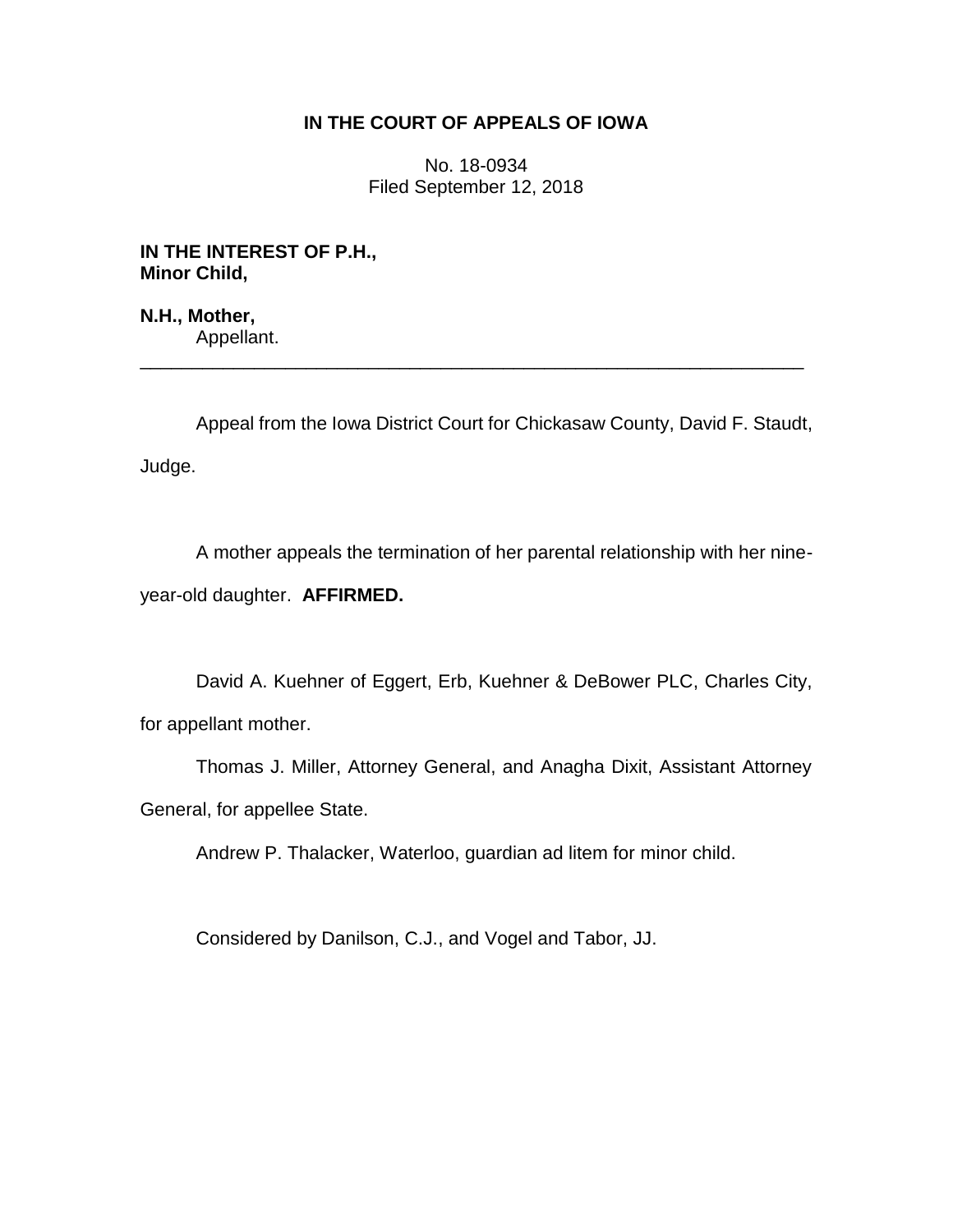**TABOR, Judge.**

 $\overline{a}$ 

Nine-year-old P.H. has behavioral issues, trouble bonding, and "a lot of anger" stemming from early childhood traumas, according to her therapist. In terminating the parental relationship between P.H. and her mother, the juvenile court concluded the mother's "poor parenting skills have contributed to the child's trauma." The mother appeals the termination order, alleging the State did not prove P.H. would be unable to return to her care without suffering abuse or neglect. 1 After reviewing the record, we reach the same conclusion as the juvenile court—reunification is not possible given the risk of ongoing harm to  $P.H.<sup>2</sup>$ 

The juvenile court temporarily removed P.H. from her home after the mother repeatedly failed to pick her up from first grade. In March 2016, the juvenile court adjudicated P.H. as a child in need of assistance (CINA). The detailed CINA order chronicled P.H.'s reports of physical abuse at the hands of her mother and the child's "self-injurious" behaviors at school. The order also noted a neurologist had diagnosed P.H. with "absent seizures" but the mother was inconsistent in administering the child's medication. Notwithstanding its concerns, the juvenile court returned the child to the mother's care under the supervision of the Iowa Department of Human Services (DHS).

 $1$  The order also terminated the parental rights of P.H.'s father, who does not appeal.  $2$  We review child-welfare proceedings de novo, which means examining both the facts and law and adjudicating anew those issues properly preserved and presented. *In re L.G.*, 532 N.W.2d 478, 480 (Iowa Ct. App. 1995). We are not bound by the juvenile court's factual findings but give them weight, especially when witness credibility is a key consideration. *See In re M.W.*, 876 N.W.2d 212, 219 (Iowa 2016). As the petitioning party, the State must offer clear and convincing proof, which means we have no "serious or substantial doubts as to the correctness [of] conclusions of law drawn from the evidence." *In re D.W.*, 791 N.W.2d 703, 706 (Iowa 2010) (quoting *In re C.B.*, 611 N.W.2d 489, 492 (Iowa 2000)).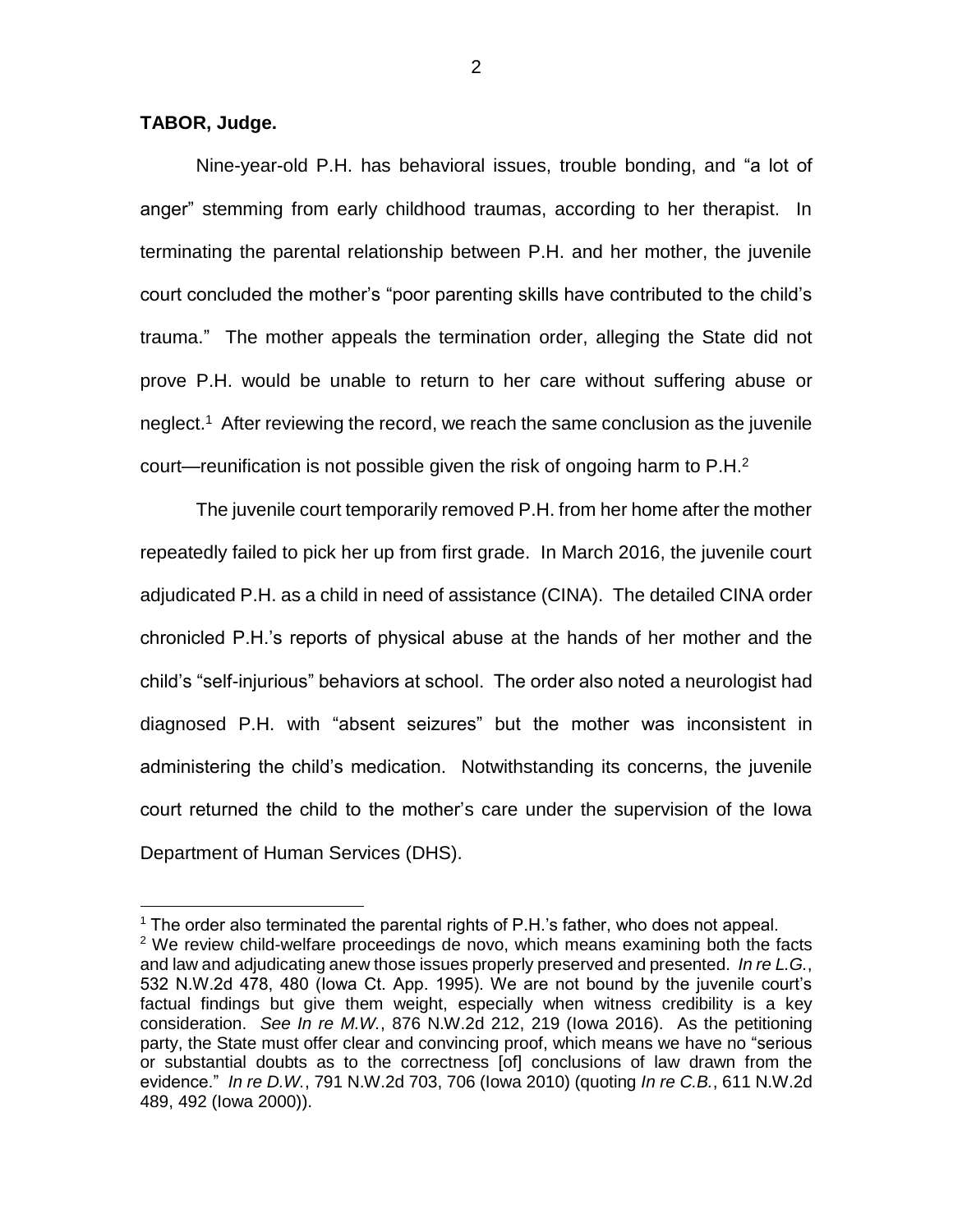In July 2016, the State again applied for a temporary removal order, asserting the whereabouts of the family were unknown—the mother initially said they were camping in central Iowa, but actually moved with P.H. to Indiana without notice to the DHS. In August 2016, P.H. returned to Iowa with her paternal aunt, who has since been the child's placement.

Following her return to Iowa, P.H. was evaluated by psychologist George Harper. P.H. told Dr. Harper she had seen her mother's wife, Jessica, hit her mother. In a phone call with Dr. Harper, the mother confirmed she was previously in an abusive relationship and P.H. was exposed to domestic violence before entering kindergarten. P.H. also revealed her mother had physically and emotionally abused her. Dr. Harper opined the abuse P.H. suffered early in her life "has had a very adverse impact on [her] psychological development." Dr. Harper also noted P.H.'s delayed intellectual development. Dr. Harper diagnosed the eight-year-old girl with major depressive disorder, trauma and stressor-related disorder, and generalized anxiety disorder.

Although she returned to Iowa for court hearings, the mother remained living in Indiana until January 2018. Despite her history of mental-health issues, the mother did not consistently participate in services recommended by DHS. She also was sporadic in her contact with P.H.—in the nineteen months P.H. was in her aunt's care leading up to the termination hearing, the mother had only nine face-to-face visits with her daughter. The DHS also offered the mother telephone contact with P.H., but she did not always take advantage of the opportunity sometimes missing the calls, and sometimes being argumentative with P.H.'s aunt and caregiver. After the mother returned to Iowa, she was sleeping in a friend's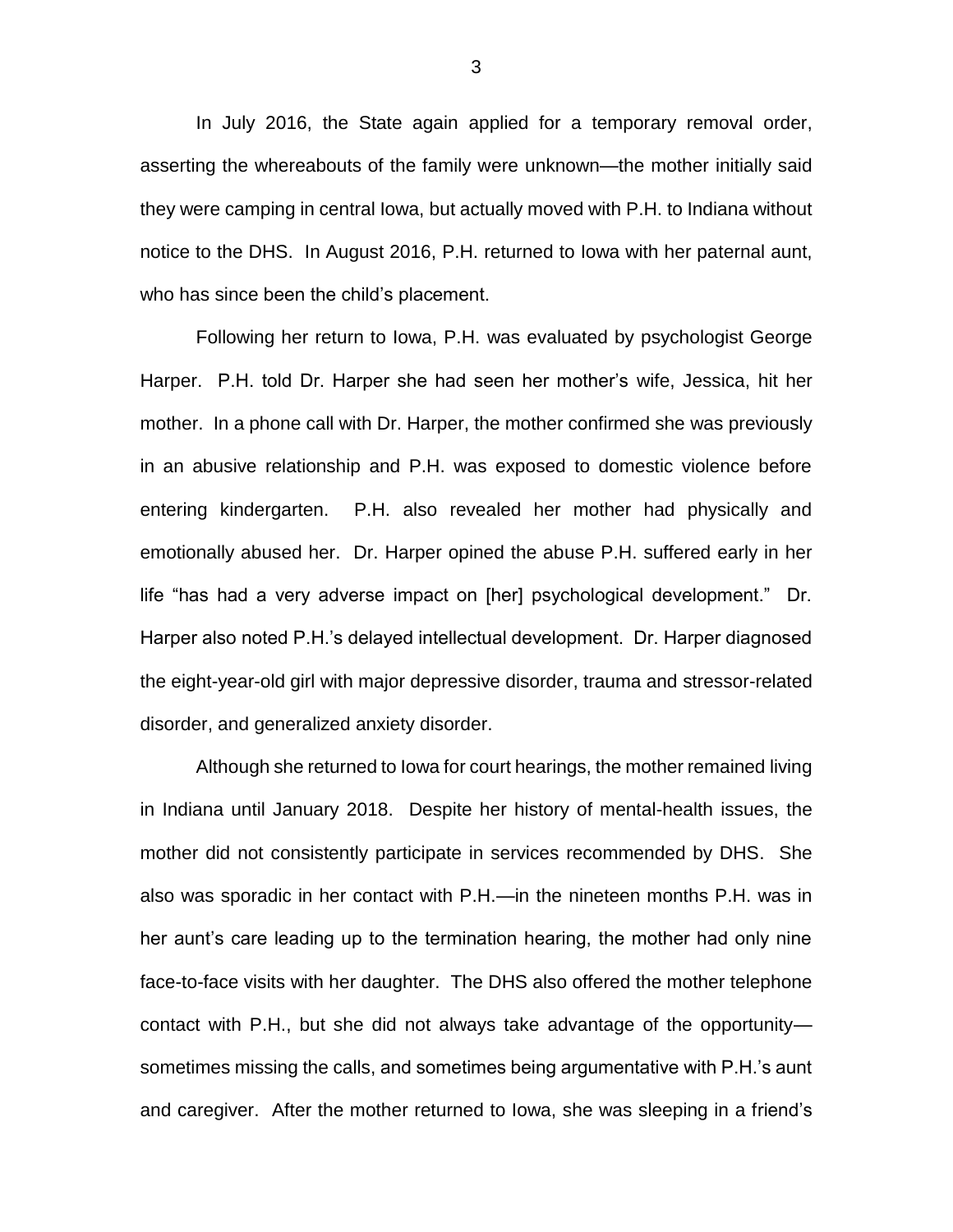living room and was still "working on getting [her] own place" at the time of the termination hearing.

The State filed a petition to terminate parental rights in December 2017. After a hearing in mid-March 2018, the juvenile court issued its termination order in May. The juvenile court relied on Iowa Code section 232.116(1)(f) as the basis for termination. That section requires proof of the following elements:

(1) The child is four years of age or older.

(2) The child has been adjudicated a [CINA] pursuant to section 232.96.

(3) The child has been removed from the physical custody of the child's parents for at least twelve of the last eighteen months, or for the last twelve consecutive months and any trial period at home has been less than thirty days.

(4) There is clear and convincing evidence that at the present time the child cannot be returned to the custody of the child's parents as provided in section 232.102.

In her petition on appeal, the mother contests only the fourth element—

whether P.H. could be returned to her care at the time of the termination hearing.

*See In re A.M.*, 843 N.W.2d 100, 111 (Iowa 2014) (indicating statutory language

"at the present time" refers to the termination hearing).

 $\overline{a}$ 

Since P.H. was removed from her care, the mother has not put forth enough

effort to maintain or rebuild a healthy relationship with her daughter, who is fragile

due to her early childhood traumas. A therapist testified to her work with P.H. to

address separation issues and develop coping skills. $3$  The therapist believed P.H.

 $3$  The therapist was trained in eye movement desensitization reprocessing (EMDR), which she uses to help P.H. "reprocess" her anger at her mom and "all the uncertainty." The therapy improved P.H.'s "ability to bond and express her emotions." The therapist believed P.H. was "more securely bonded" with her aunt. The therapist described the girl's progress: "She's improved in her school functioning. She is no longer wetting the bed. She is expressing her emotions properly some of the time."